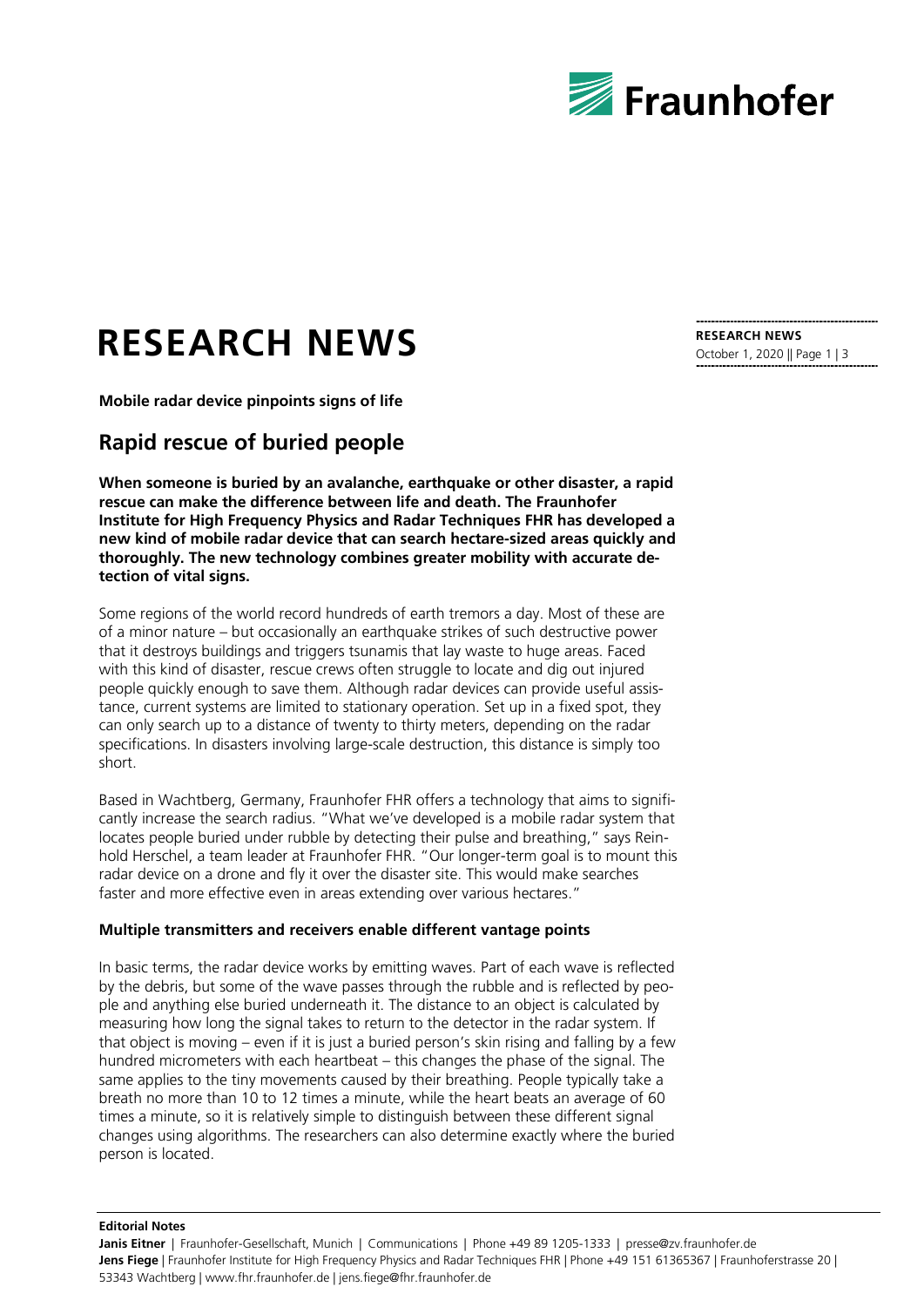

This is made possible by a special type of radar known as MIMO, which stands for multiple input, multiple output. MIMO radars use multiple transmitters and receivers to set up different "vantage points" which can then be used to identify the exact location where paramedics should dig for survivors.

## **RESEARCH NEWS** October 1, 2020 || Page 2 | 3

### **Algorithm detects irregular heartbeats**

What is unique about this technology is its combination of mobility and accurate detection of people's vital signs. The mobility advantage generally refers to examples such as mounting the device on a drone and flying it over the disaster site, but it is also possible to turn this principle on its head. Set up the system in a fixed spot, for example, and it can be used to detect the vital signs of people moving around close to the radar. There are a number of situations where this could be useful, such as providing first aid to large numbers of casualties in a sports hall following an earthquake. In this case, the radar device could be used to record vital signs and assign them to each individual to determine who is in most urgent need of assistance. In this example, the algorithm focuses primarily on detecting changes such as whether someone's heart is beating irregularly or a patient is breathing very rapidly. The radar system can distinguish the individual signals and display them separately. Accuracy is also high, with the device measuring pulse rates with 99 percent accuracy as compared to readings taken using portable heart rate monitors. More research is still needed on using the radar to find people buried under rubble, but researchers have already made significant progress in detecting vital signs close to the stationary radar system, successfully putting it to the test at distances of up to 15 meters. The next step towards a viable product would be to conduct a verification study with a partner in the medical arena. Once the radar system has obtained a positive evaluation based on sufficient data, it can then move into a certification process with interested industry partners. It will probably take around two more years before the developers create a product that is accurate enough to detect buried casualties reliably in tricky scenarios such as soil or concrete and suitable for UAV-based applications. Fraunhofer FHR will be continuing its research in this area to meet this ambitious goal.